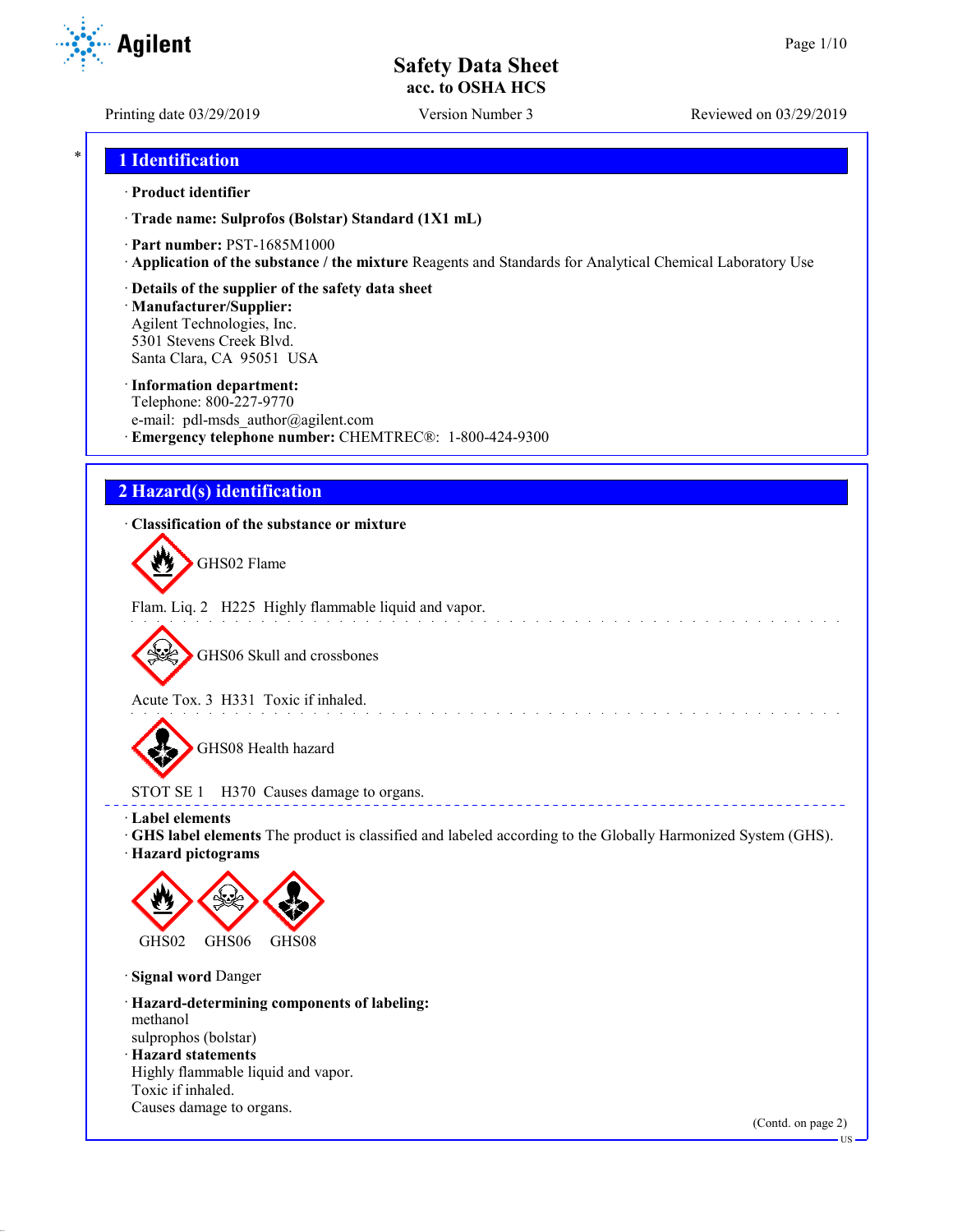Printing date 03/29/2019 Version Number 3 Reviewed on 03/29/2019

#### **Trade name: Sulprofos (Bolstar) Standard (1X1 mL)**

(Contd. of page 1) · **Precautionary statements** Keep away from heat/sparks/open flames/hot surfaces. - No smoking. Ground/bond container and receiving equipment. Use explosion-proof electrical/ventilating/lighting/equipment. Use only non-sparking tools. Take precautionary measures against static discharge. Do not breathe dust/fume/gas/mist/vapors/spray. Wash thoroughly after handling. Do not eat, drink or smoke when using this product. Use only outdoors or in a well-ventilated area. Wear protective gloves/protective clothing/eye protection/face protection. If on skin (or hair): Take off immediately all contaminated clothing. Rinse skin with water/shower. IF INHALED: Remove person to fresh air and keep comfortable for breathing. IF exposed: Call a POISON CENTER or doctor/physician. Specific treatment (see on this label). In case of fire: Use for extinction: CO2, powder or water spray. Store in a well-ventilated place. Keep container tightly closed. Store in a well-ventilated place. Keep cool. Store locked up. Dispose of contents/container in accordance with local/regional/national/international regulations. · **Classification system:** 1 3  $\overline{0}$  $Health = 1$  $Fire = 3$ Reactivity  $= 0$ · **HMIS-ratings (scale 0 - 4)** HEALTH FIRE REACTIVITY  $\boxed{0}$  Reactivity = 0  $\overline{1}$  Health = \*1  $3$  Fire = 3 · **Other hazards** · **Results of PBT and vPvB assessment**

- · **PBT:** Not applicable.
- · **vPvB:** Not applicable.

# **3 Composition/information on ingredients**

· **Chemical characterization: Mixtures**

· **Description:** Mixture of the substances listed below with nonhazardous additions.

· **Dangerous components:**

67-56-1 methanol 99.874%

## **4 First-aid measures**

· **Description of first aid measures**

· **General information:**

Immediately remove any clothing soiled by the product.

· **NFPA ratings (scale 0 - 4)**



**Agilent** 

(Contd. on page 3)

US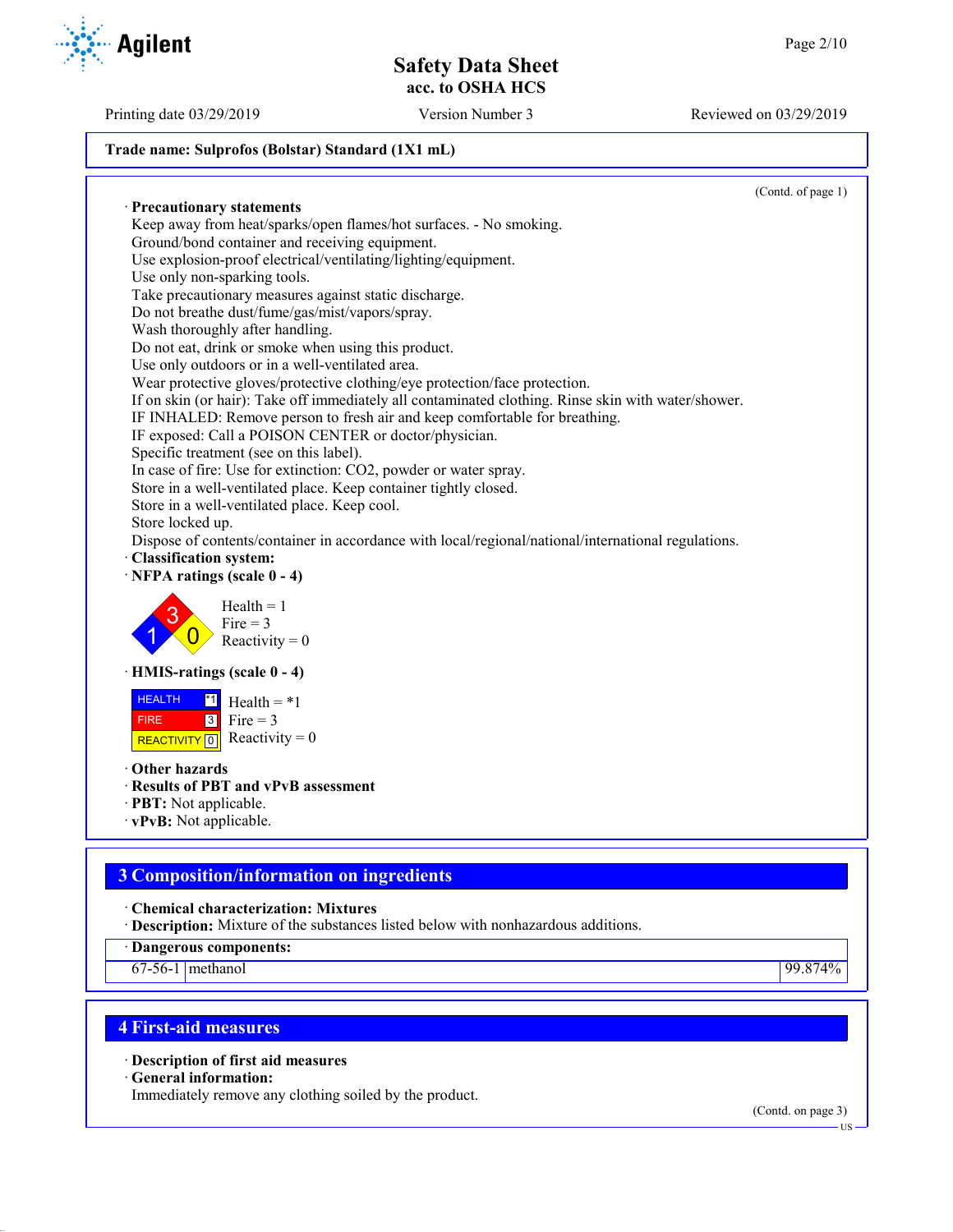Printing date 03/29/2019 Version Number 3 Reviewed on 03/29/2019

#### **Trade name: Sulprofos (Bolstar) Standard (1X1 mL)**

(Contd. of page 2)

Remove breathing apparatus only after contaminated clothing have been completely removed. In case of irregular breathing or respiratory arrest provide artificial respiration.

· **After inhalation:**

Supply fresh air or oxygen; call for doctor.

- In case of unconsciousness place patient stably in side position for transportation.
- · **After skin contact:** Immediately wash with water and soap and rinse thoroughly.
- · **After eye contact:** Rinse opened eye for several minutes under running water. Then consult a doctor.
- · **After swallowing:** If symptoms persist consult doctor.
- · **Information for doctor:**

· **Most important symptoms and effects, both acute and delayed** No further relevant information available.

- · **Indication of any immediate medical attention and special treatment needed**
- No further relevant information available.

# **5 Fire-fighting measures**

- · **Extinguishing media**
- · **Suitable extinguishing agents:**
- CO2, extinguishing powder or water spray. Fight larger fires with water spray or alcohol resistant foam.
- · **For safety reasons unsuitable extinguishing agents:** Water with full jet
- · **Special hazards arising from the substance or mixture**

During heating or in case of fire poisonous gases are produced.

- · **Advice for firefighters**
- · **Protective equipment:** Mouth respiratory protective device.

## **6 Accidental release measures**

· **Personal precautions, protective equipment and emergency procedures** Mount respiratory protective device. Wear protective equipment. Keep unprotected persons away. · **Environmental precautions:** Do not allow to enter sewers/ surface or ground water. · **Methods and material for containment and cleaning up:** Absorb with liquid-binding material (sand, diatomite, acid binders, universal binders, sawdust). Dispose contaminated material as waste according to item 13. Ensure adequate ventilation. · **Reference to other sections** See Section 7 for information on safe handling. See Section 8 for information on personal protection equipment. See Section 13 for disposal information. · **Protective Action Criteria for Chemicals** · **PAC-1:** 67-56-1 methanol 530 ppm · **PAC-2:**  $67-56-1$  methanol 2,100 ppm · **PAC-3:** 67-56-1 methanol 7200\* ppm



US

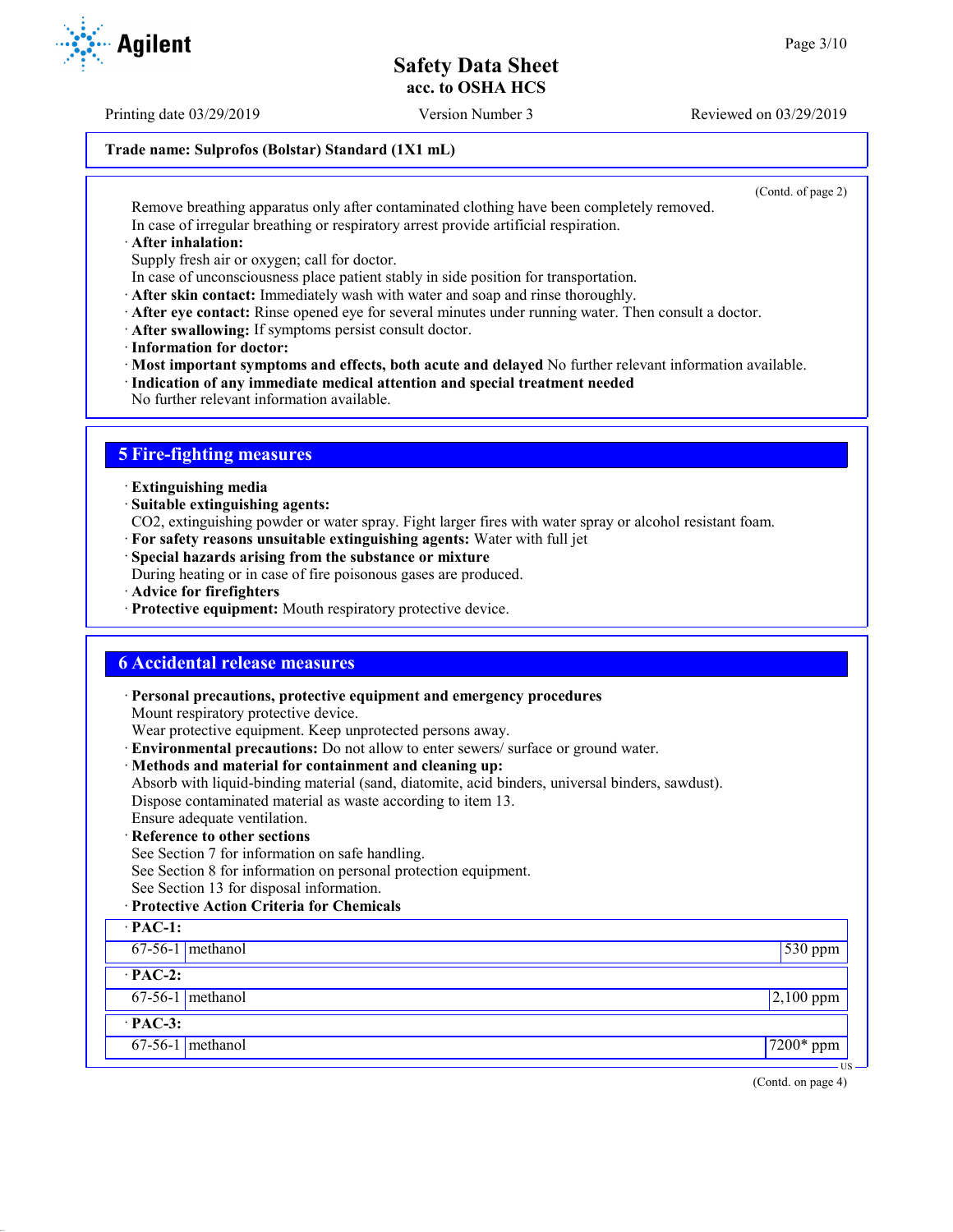Printing date 03/29/2019 Version Number 3 Reviewed on 03/29/2019

**Trade name: Sulprofos (Bolstar) Standard (1X1 mL)**

(Contd. of page 3)

### **7 Handling and storage**

· **Handling:**

· **Precautions for safe handling**

Ensure good ventilation/exhaustion at the workplace.

Open and handle receptacle with care.

- Prevent formation of aerosols.
- · **Information about protection against explosions and fires:** Keep ignition sources away - Do not smoke.
- Protect against electrostatic charges.
- Keep respiratory protective device available.
- · **Conditions for safe storage, including any incompatibilities**
- · **Storage:**
- · **Requirements to be met by storerooms and receptacles:** Store in a cool location.
- · **Information about storage in one common storage facility:** Not required.
- · **Further information about storage conditions:**
- Keep receptacle tightly sealed.
- Store in cool, dry conditions in well sealed receptacles.
- · **Specific end use(s)** No further relevant information available.

#### \* **8 Exposure controls/personal protection**

· **Additional information about design of technical systems:** No further data; see item 7.

· **Control parameters**

· **Components with limit values that require monitoring at the workplace: 67-56-1 methanol** PEL Long-term value: 260 mg/m<sup>3</sup>, 200 ppm REL Short-term value:  $325 \text{ mg/m}^3$ ,  $250 \text{ ppm}$ Long-term value:  $260$  mg/m<sup>3</sup>,  $200$  ppm Skin TLV Short-term value: 328 mg/m³, 250 ppm Long-term value:  $262$  mg/m<sup>3</sup>,  $200$  ppm Skin; BEI · **Ingredients with biological limit values: 67-56-1 methanol**  $BEI$  15 mg/L Medium: urine Time: end of shift Parameter: Methanol (background, nonspecific) · **Additional information:** The lists that were valid during the creation were used as basis. · **Exposure controls** · **Personal protective equipment:** · **General protective and hygienic measures:** Keep away from foodstuffs, beverages and feed. Immediately remove all soiled and contaminated clothing. Wash hands before breaks and at the end of work. Store protective clothing separately.

US

**Agilent**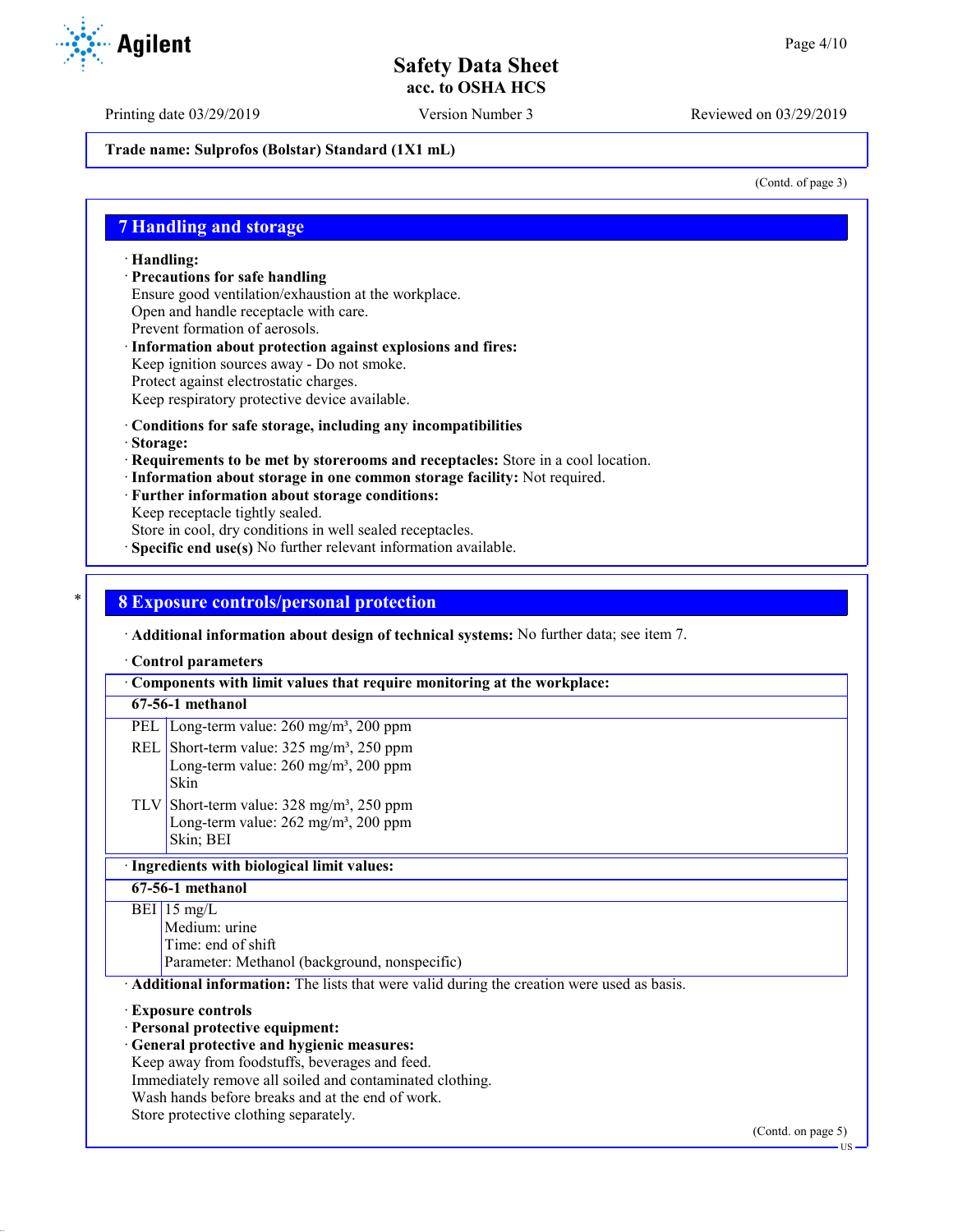Printing date 03/29/2019 Version Number 3 Reviewed on 03/29/2019

### **Trade name: Sulprofos (Bolstar) Standard (1X1 mL)**

(Contd. of page 4)

US

#### · **Breathing equipment:**

When used as intended with Agilent instruments, the use of the product under normal laboratory conditions and with standard practices does not result in significant airborne exposures and therefore respiratory protection is not needed.

Under an emergency condition where a respirator is deemed necessary, use a NIOSH or equivalent approved device/equipment with appropriate organic or acid gas cartridge.

#### · **Protection of hands:**

Although not recommended for constant contact with the chemicals or for clean-up, nitrile gloves 11-13 mil thickness are recommended for normal use. The breakthrough time is 1 hr. For cleaning a spill where there is direct contact of the chemical, butyl rubber gloves are recommended 12-15 mil thickness with breakthrough times exceeding 4 hrs. Supplier recommendations should be followed.

#### · **Material of gloves**

For normal use: nitrile rubber, 11-13 mil thickness

For direct contact with the chemical: butyl rubber, 12-15 mil thickness

#### · **Penetration time of glove material**

For normal use: nitrile rubber: 1 hour

For direct contact with the chemical: butyl rubber: >4 hours

· **Eye protection:**



Tightly sealed goggles

| <b>9 Physical and chemical properties</b>                                                              |                                                                                               |  |  |  |
|--------------------------------------------------------------------------------------------------------|-----------------------------------------------------------------------------------------------|--|--|--|
| · Information on basic physical and chemical properties<br><b>General Information</b><br>· Appearance: |                                                                                               |  |  |  |
| Form:                                                                                                  | Fluid                                                                                         |  |  |  |
| Color:                                                                                                 | Colorless                                                                                     |  |  |  |
| · Odor:                                                                                                | Alcohol-like                                                                                  |  |  |  |
| Odor threshold:                                                                                        | Not determined.                                                                               |  |  |  |
| $\cdot$ pH-value:                                                                                      | Not determined.                                                                               |  |  |  |
| · Change in condition<br><b>Melting point/Melting range:</b><br><b>Boiling point/Boiling range:</b>    | $-98$ °C ( $-144.4$ °F)<br>64.7 °C (148.5 °F)                                                 |  |  |  |
| · Flash point:                                                                                         | 9 °C (48.2 °F)                                                                                |  |  |  |
| · Flammability (solid, gaseous):                                                                       | Not applicable.                                                                               |  |  |  |
| · Ignition temperature:                                                                                | 455 °C (851 °F)                                                                               |  |  |  |
| · Decomposition temperature:                                                                           | Not determined.                                                                               |  |  |  |
| · Auto igniting:                                                                                       | Product is not selfigniting.                                                                  |  |  |  |
| Danger of explosion:                                                                                   | Product is not explosive. However, formation of explosive air/vapor<br>mixtures are possible. |  |  |  |
| <b>Explosion limits:</b><br>Lower:                                                                     | 5.5 Vol $\%$                                                                                  |  |  |  |
|                                                                                                        | (Contd. on page 6)                                                                            |  |  |  |

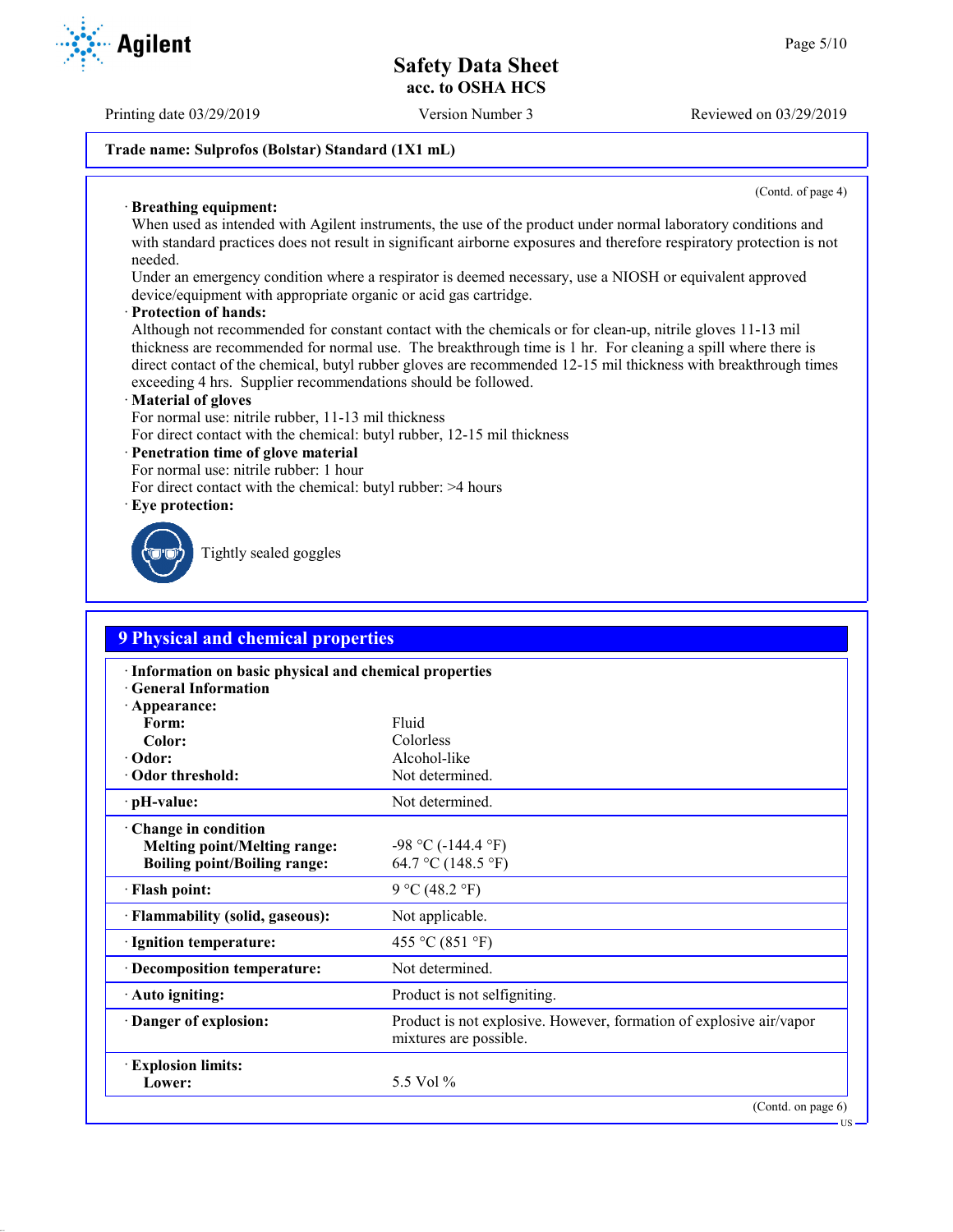Printing date 03/29/2019 Version Number 3 Reviewed on 03/29/2019

#### **Trade name: Sulprofos (Bolstar) Standard (1X1 mL)**

|                                                            | (Contd. of page 5)                            |
|------------------------------------------------------------|-----------------------------------------------|
| Upper:                                                     | 44 Vol $\%$                                   |
| $\cdot$ Vapor pressure at 20 °C (68 °F):                   | 100 hPa (75 mm Hg)                            |
| $\cdot$ Density at 20 °C (68 °F):                          | $0.80051$ g/cm <sup>3</sup> (6.68026 lbs/gal) |
| · Relative density                                         | Not determined.                               |
| · Vapor density                                            | Not determined.                               |
| · Evaporation rate                                         | Not determined.                               |
| · Solubility in / Miscibility with                         |                                               |
| Water:                                                     | Not miscible or difficult to mix.             |
| · Partition coefficient (n-octanol/water): Not determined. |                                               |
| · Viscosity:                                               |                                               |
| Dynamic:                                                   | Not determined.                               |
| Kinematic:                                                 | Not determined.                               |
| · Solvent content:                                         |                                               |
| <b>Organic solvents:</b>                                   | $99.9\%$                                      |
| <b>VOC</b> content:                                        | 99.87 %                                       |
|                                                            | 799.5 g/l / 6.67 lb/gal                       |
| Solids content:                                            | $0.0\%$                                       |
| $\cdot$ Other information                                  | No further relevant information available.    |

# **10 Stability and reactivity**

· **Reactivity** No further relevant information available.

- · **Chemical stability**
- · **Thermal decomposition / conditions to be avoided:** No decomposition if used according to specifications.
- · **Possibility of hazardous reactions** No dangerous reactions known.
- · **Conditions to avoid** No further relevant information available.
- · **Incompatible materials:** No further relevant information available.
- · **Hazardous decomposition products:** No dangerous decomposition products known.

# **11 Toxicological information**

#### · **Information on toxicological effects**

· **Acute toxicity:**

· **LD/LC50 values that are relevant for classification:**

## **ATE (Acute Toxicity Estimate)**

| Oral                                 | LD50 | $51,424$ mg/kg (rat)     |
|--------------------------------------|------|--------------------------|
| Dermal $LD50$                        |      | $648,734$ mg/kg (rabbit) |
| Inhalative LC50/4 h $3 \text{ mg/L}$ |      |                          |

|                          | 67-56-1 methanol |      |                             |
|--------------------------|------------------|------|-----------------------------|
|                          | Oral             | LD50 | $5,628 \text{ mg/kg (rat)}$ |
|                          | Dermal           | LD50 | $15,800$ mg/kg (rabbit)     |
| Primary irritant effect: |                  |      |                             |

· **on the skin:** No irritant effect.

(Contd. on page 7)

US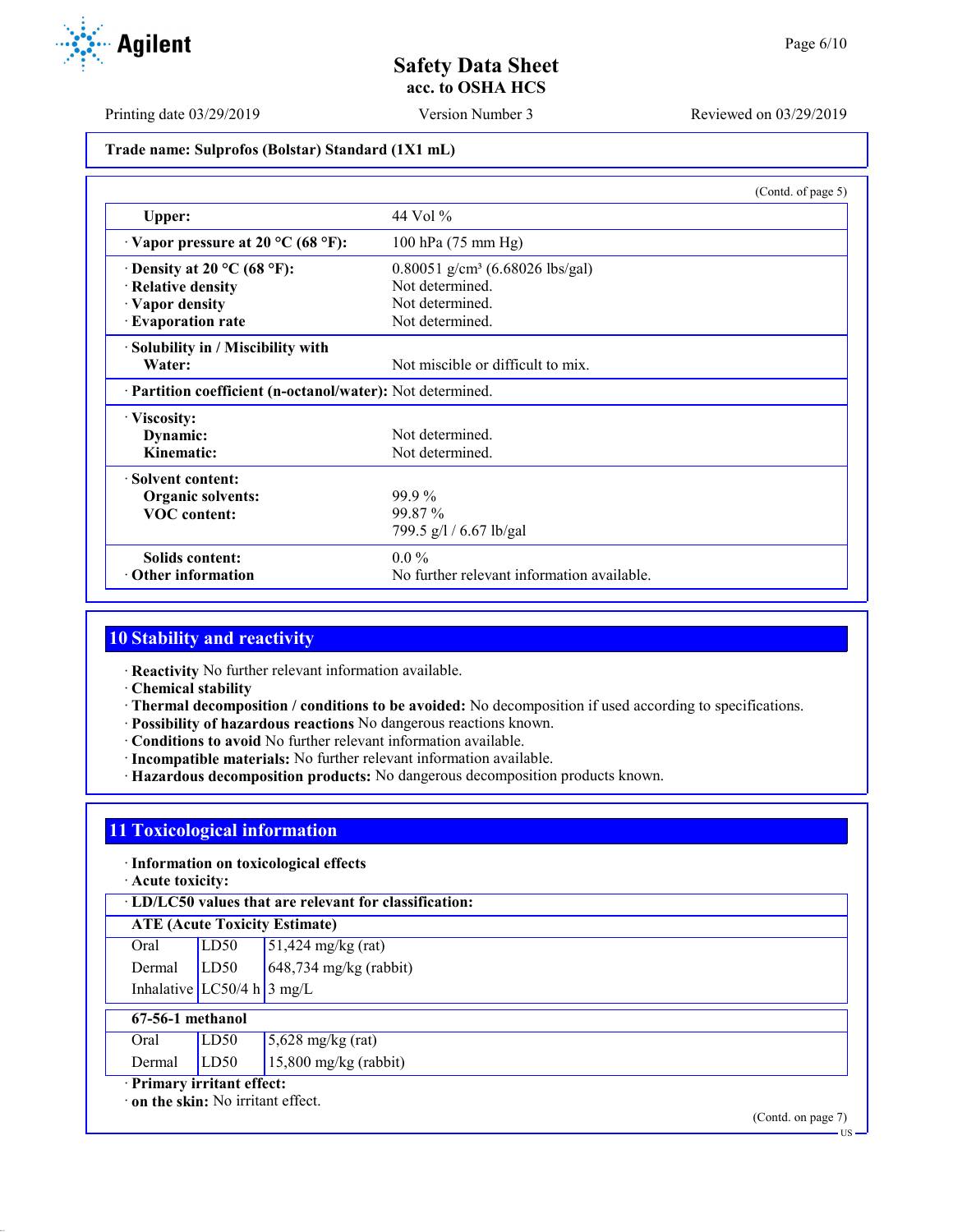Printing date 03/29/2019 Version Number 3 Reviewed on 03/29/2019

#### **Trade name: Sulprofos (Bolstar) Standard (1X1 mL)**

(Contd. of page 6)

· **on the eye:** No irritating effect.

· **Sensitization:** No sensitizing effects known.

#### · **Additional toxicological information:**

The product shows the following dangers according to internally approved calculation methods for preparations: Toxic

#### · **Carcinogenic categories**

· **IARC (International Agency for Research on Cancer)**

None of the ingredients is listed.

#### · **NTP (National Toxicology Program)**

None of the ingredients is listed.

#### · **OSHA-Ca (Occupational Safety & Health Administration)**

None of the ingredients is listed.

# **12 Ecological information**

#### · **Toxicity**

- · **Aquatic toxicity:** No further relevant information available.
- · **Persistence and degradability** No further relevant information available.
- · **Behavior in environmental systems:**
- · **Bioaccumulative potential** No further relevant information available.
- · **Mobility in soil** No further relevant information available.
- · **Additional ecological information:**
- · **General notes:**

Water hazard class 2 (Self-assessment): hazardous for water

Do not allow product to reach ground water, water course or sewage system.

- Danger to drinking water if even small quantities leak into the ground.
- · **Results of PBT and vPvB assessment**
- · **PBT:** Not applicable.
- · **vPvB:** Not applicable.
- · **Other adverse effects** No further relevant information available.

## **13 Disposal considerations**

· **Waste treatment methods**

· **Recommendation:**

Must not be disposed of together with household garbage. Do not allow product to reach sewage system.

- · **Uncleaned packagings:**
- · **Recommendation:** Disposal must be made according to official regulations.

# **14 Transport information**

· **Not Regulated, De minimus Quantities** -

· **UN-Number**

· **DOT, IMDG, IATA** UN1230

(Contd. on page 8)

**TIC** 

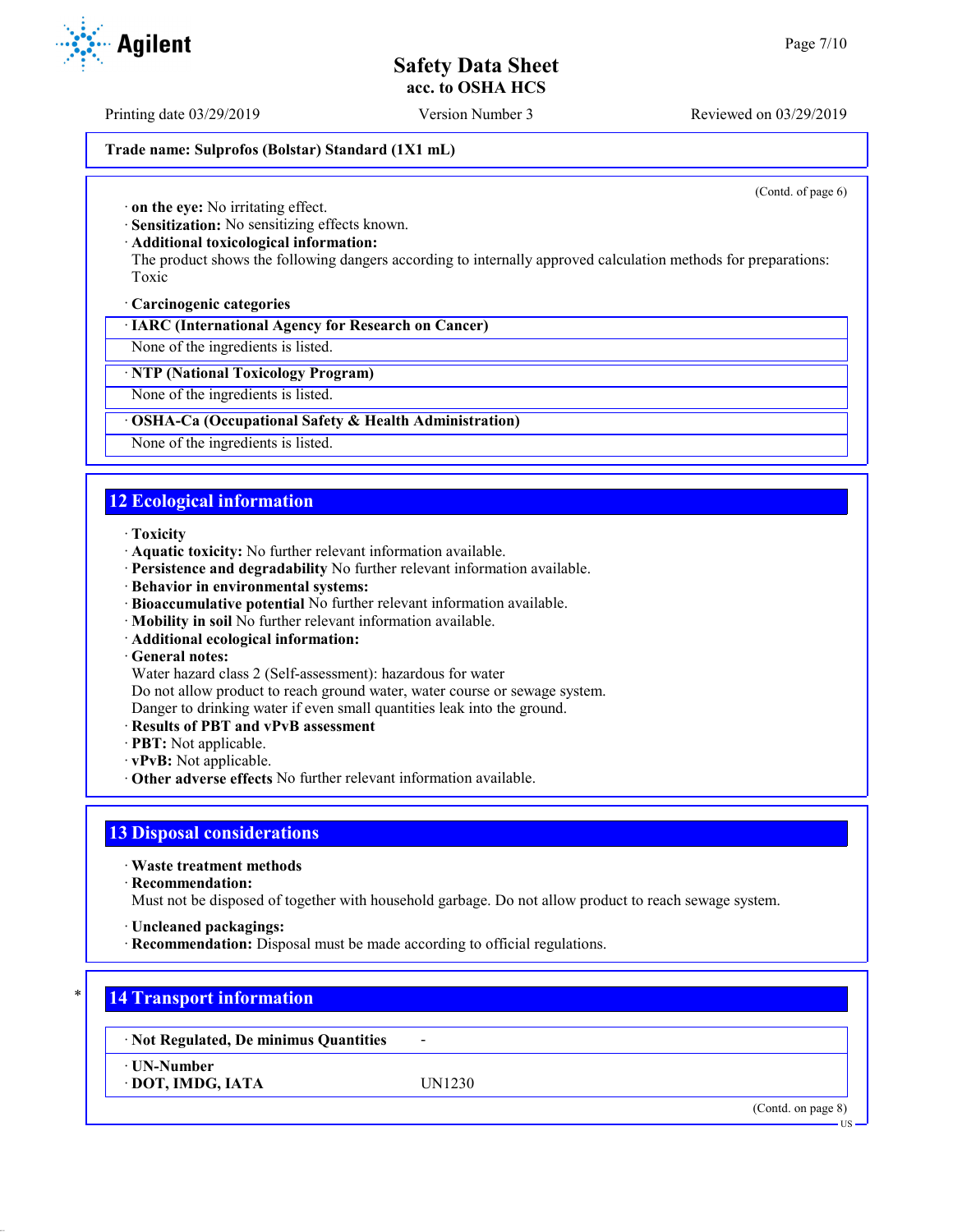US

**Safety Data Sheet acc. to OSHA HCS**

Printing date 03/29/2019 Version Number 3 Reviewed on 03/29/2019

**Trade name: Sulprofos (Bolstar) Standard (1X1 mL)** (Contd. of page 7) · **UN proper shipping name** · **DOT** Methanol solution · **IMDG, IATA** METHANOL solution · **Transport hazard class(es)** · **DOT** · **Class** 3 Flammable liquids · **Label** 3, 6.1 <u>\_\_\_\_\_\_\_\_\_\_\_\_\_\_\_</u> · **IMDG** · **Class** 3 Flammable liquids · **Label** 3/6.1 \_\_\_\_\_\_\_\_\_\_\_\_\_ · **IATA** · **Class** 3 Flammable liquids · **Label** 3 (6.1) · **Packing group** · **DOT, IMDG, IATA** II · **Environmental hazards:** Not applicable. · **Special precautions for user** Warning: Flammable liquids · **Danger code (Kemler):** 336  $\cdot$  **EMS Number:** · **Stowage Category** B SW2 Clear of living quarters. · **Transport in bulk according to Annex II of MARPOL73/78 and the IBC Code** Not applicable. · **Transport/Additional information:** · **DOT** · **Quantity limitations** On passenger aircraft/rail: 1 L On cargo aircraft only: 60 L · **IMDG** · **Limited quantities (LQ)** 1L (Contd. on page 9)

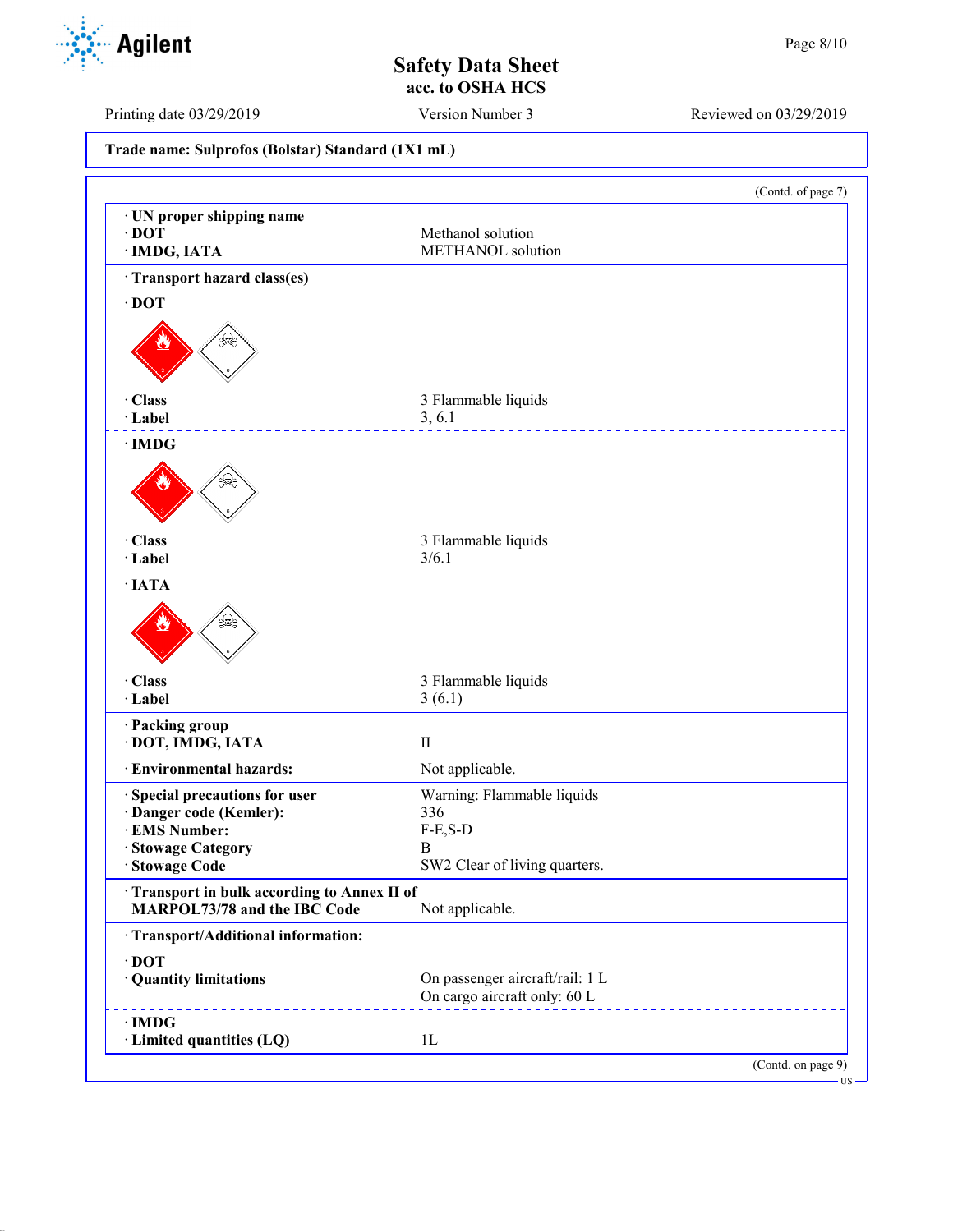Printing date 03/29/2019 Version Number 3 Reviewed on 03/29/2019

**Trade name: Sulprofos (Bolstar) Standard (1X1 mL)**

|                                  | (Cond. of page 8)                                                                                               |  |
|----------------------------------|-----------------------------------------------------------------------------------------------------------------|--|
| $\cdot$ Excepted quantities (EQ) | Code: E2<br>Maximum net quantity per inner packaging: 30 ml<br>Maximum net quantity per outer packaging: 500 ml |  |
| UN "Model Regulation":           | UN 1230 METHANOL SOLUTION, 3 (6.1), II                                                                          |  |

# **15 Regulatory information**

· **Safety, health and environmental regulations/legislation specific for the substance or mixture** · **Sara**

· **Section 355 (extremely hazardous substances):**

None of the ingredients is listed.

· **Section 313 (Specific toxic chemical listings):**

All ingredients are listed.

· **TSCA (Toxic Substances Control Act):**

- 67-56-1 methanol
- · **Proposition 65**

· **Chemicals known to cause cancer:** None of the ingredients is listed.

· **Chemicals known to cause reproductive toxicity for females:**

None of the ingredients is listed.

· **Chemicals known to cause reproductive toxicity for males:**

None of the ingredients is listed.

· **Chemicals known to cause developmental toxicity:**

 $67-56-1$  methanol

#### · **Carcinogenic categories**

· **EPA (Environmental Protection Agency)**

None of the ingredients is listed.

· **TLV (Threshold Limit Value established by ACGIH)**

 $35400-43-2$  sulprophos (bolstar)  $\overline{A4}$ 

· **NIOSH-Ca (National Institute for Occupational Safety and Health)**

None of the ingredients is listed.

· **Chemical safety assessment:** A Chemical Safety Assessment has not been carried out.

## **16 Other information**

The information contained in this document is based on Agilent's state of knowledge at the time of preparation. No warranty as to its accurateness, completeness or suitability for a particular purpose is expressed or implied.

· **Date of preparation / last revision** 03/29/2019 / 2

· **Abbreviations and acronyms:**

ADR: Accord européen sur le transport des marchandises dangereuses par Route (European Agreement concerning the International Carriage of Dangerous Goods by Road)

IMDG: International Maritime Code for Dangerous Goods

DOT: US Department of Transportation

IATA: International Air Transport Association

US